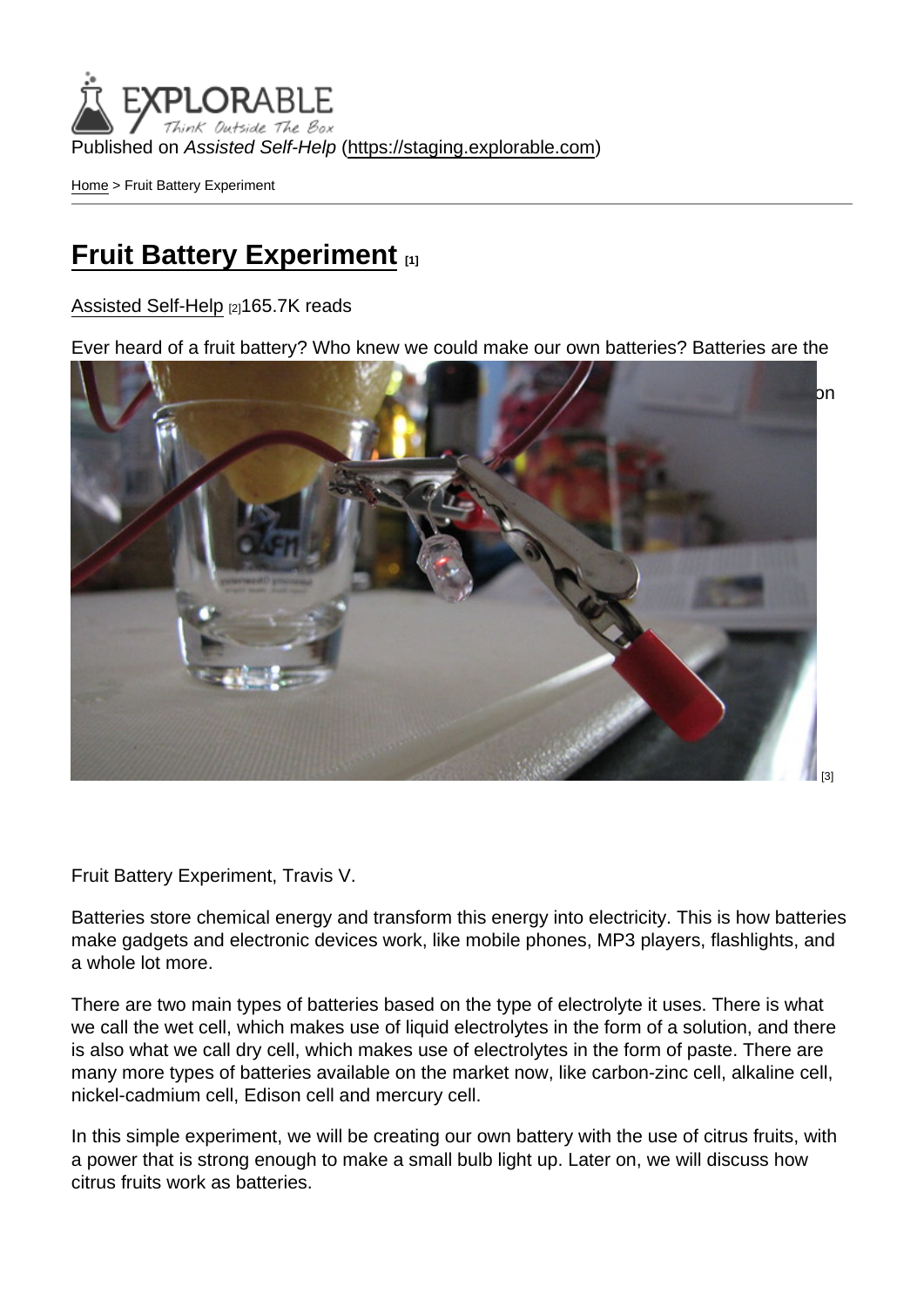# **Materials**

To make our fruit battery work, we have to secure the following materials:

- citrus fruits such as lemons, limes, oranges, etc
- copper nail (recommended size in length is 2 inches or longer)
- small light bulb (preferable coloured or opaque with a 2-inch lead with enough wire to connect it to the nails)
- electrical tape
- zinc nail or galvanized nail (also 2 inches or longer)
- micro ammeter (optional)

## **Procedure**

The estimated experiment time for this activity is about five to ten minutes. It does not take long to create your fruit battery!

Now, the first step is to take your citrus fruit of choice in hand, and squeeze it on all sides with your hands without breaking the skin. Your aim is to soften the citrus fruit enough to extract its juices.

The next step is to puncture the citrus fruit with the nails. Insert the nails into the fruit about 2 inches away from each other, in such a way that the two nails stop at the centre of the fruit without touching. Be careful inserting each nail. Go slowly, being sure not to go through the fruit completely.

With the nails inserted into the citrus fruit, it is time to prepare your bulb. Take your bulb and peel off its plastic insulation, expose the wire underneath. Wrap the exposed wires around the head of the 2 nails. Use the electrical tape to secure each end of the wire on the nails.

With the bulb's wires attached securely to both the copper nail and the galvanized nail, your coloured bulb will light up!

## **Discussion**

Citrus fruits have an acidic content, and the more acidic it is, the better it is for conducting electricity. This is the reason why even though the nails were not touching each other, your fruit battery still worked! The fruit contains positively charged ions. When you inserted the galvanized or zinc nail into the fruit, the negatively charged ions or the electrons started to move from the fruit to the zinc nail thus leaving the protons in the fruit. This transfer of electrons generates electricity as soon as you attach the wires to the nail, and the bulb lights up! Amazing huh?

**Source URL:** https://staging.explorable.com/en/fruit-battery-experiment

#### **Links**

[1] https://staging.explorable.com/en/fruit-battery-experiment

[2] https://staging.explorable.com/en